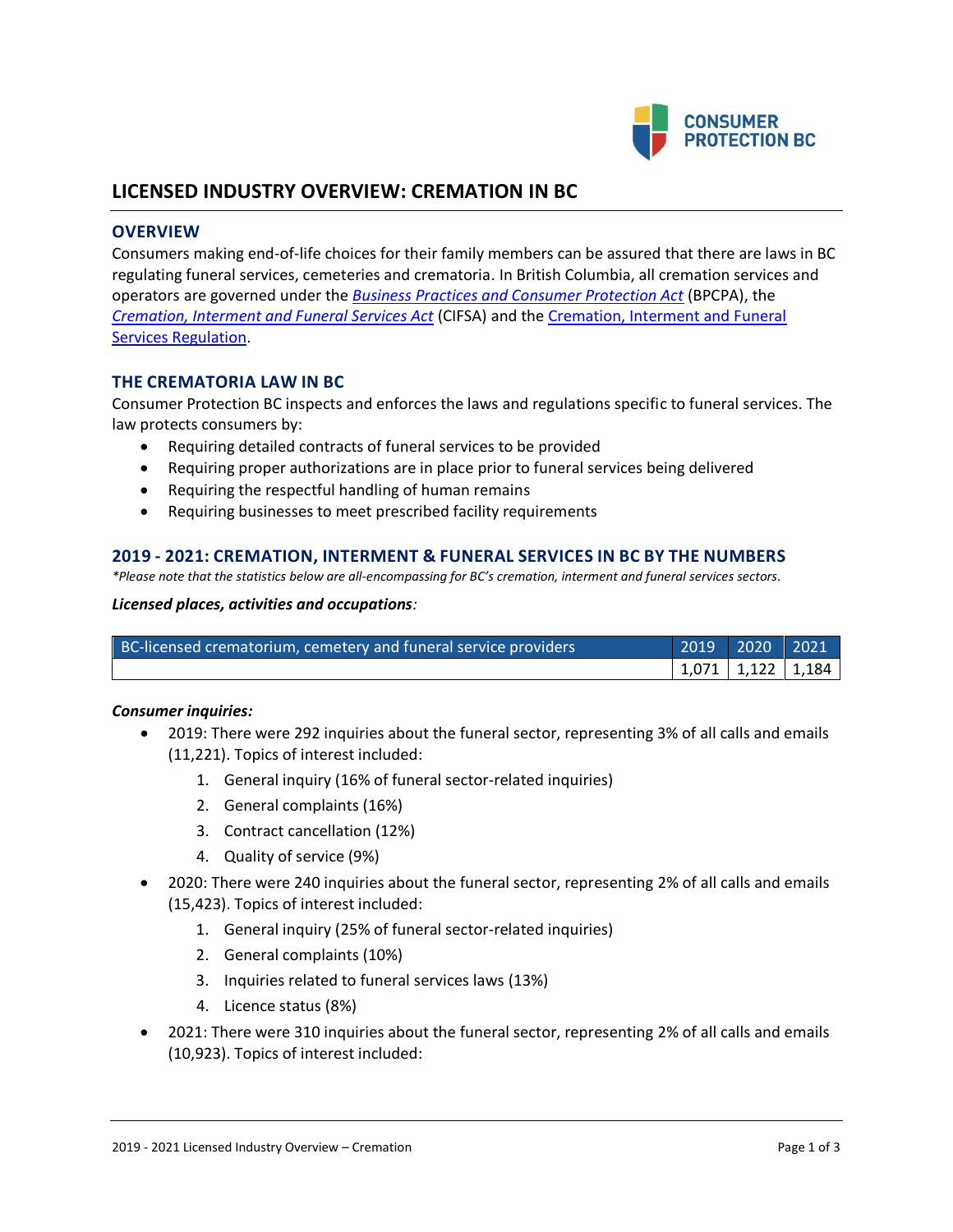

- 1. General inquiry (24% of funeral sector-related inquiries)
- 2. CIFSA related inquiry (15%)
- 3. Private transfer permit (13%)
- 4. General complaints (8%)

### *Investigations:*

- 2019: There were a total of 24 funeral-related investigation files. Of those, 19 files concluded with an outcome and 5 files were incomplete, unfounded or referred elsewhere. Of those 19 files with an outcome, 15 enforcement actions were taken, and voluntary compliance was achieved in 4 cases.
- 2020: There were a total of 11 funeral-related investigation files. Of those, 8 files concluded with an outcome and 3 files were incomplete, unfounded or referred elsewhere. Of those 8 files with an outcome, 7 enforcement actions were taken, and voluntary compliance was achieved in 1 case.
- 2021: There were a total of 44 funeral-related investigation files. Of those, 35 files concluded with an outcome and 9 files were incomplete, unfounded or referred elsewhere. Of those 35 files with an outcome, 34 enforcement actions were taken, and voluntary compliance was achieved in 1 case.

| Contraventions when enforcement action was taken                        | 2019           | 2020                    | 2021           | <b>Total</b>   |
|-------------------------------------------------------------------------|----------------|-------------------------|----------------|----------------|
|                                                                         | 15             | $\overline{\mathbf{z}}$ | 34             | 56             |
| Providing false or misleading info, failure to provide info or comply   | $\mathbf{1}$   | $\Omega$                | $\overline{2}$ | 3              |
| Failing to meet requirements of price list of all goods and services    | $\Omega$       | $\mathbf{1}$            | $\overline{0}$ | $\mathbf{1}$   |
| Failing to provide accurate information when receiving an inquiry       | $\mathbf{1}$   | $\Omega$                | $\Omega$       | $\mathbf{1}$   |
| about the nature or price of cemetery or funeral services or memorials  |                |                         |                |                |
| Failing to include required contents in funeral contracts               | $\mathcal{P}$  | $\mathbf{1}$            | $\Omega$       | 3              |
| Failing to include required contents in preneed cemetery or funeral     | 3              | $\mathbf{1}$            | $\mathbf{1}$   | 5              |
| services contracts                                                      |                |                         |                |                |
| Failing to deposit money into preneed trust account within 5 days of    | $\mathbf{1}$   | $\mathbf 0$             | 3              | 4              |
| receipt                                                                 |                |                         |                |                |
| Unlawfully offering a right of interment on a representation or         | $\Omega$       | $\Omega$                | $\mathbf{1}$   | $\mathbf{1}$   |
| inducement of resale at a profit                                        |                |                         |                |                |
| Failing to include required contents in interment right contracts       | $\mathbf{1}$   | $\Omega$                | $\Omega$       | $\mathbf{1}$   |
| Failing to give a copy of the interment right contract to the consumer  | 0              | $\Omega$                | $\mathbf{1}$   | $\mathbf{1}$   |
| within 15 days                                                          |                |                         |                |                |
| Committing or engaging in a deceptive act or practice                   | $\mathbf{1}$   | $\Omega$                | $\mathbf{1}$   | $\overline{2}$ |
| Providing funeral services or disposition without written authorization | 0              | $\overline{2}$          | 0              | $\overline{2}$ |
| Failing to state business address or affiliation to a corporation in    | 0              | $\mathbf{1}$            | $\Omega$       | $\mathbf{1}$   |
| marketing materials                                                     |                |                         |                |                |
| Failing to handle human remains in a respectful manner                  | 0              | $\mathbf{1}$            | $\Omega$       | $\mathbf{1}$   |
| Crematorium operators failing to get approval before adding,            | 1              | $\mathbf 0$             | $\Omega$       | $\mathbf{1}$   |
| modifying or replacing an appliance                                     |                |                         |                |                |
| Funeral providers failing to meet their obligations                     | $\mathbf{1}$   | $\mathbf 0$             | $\mathbf{1}$   | $\overline{2}$ |
| Failing to meet requirements of displaying containers for sale          | $\overline{2}$ | $\Omega$                | $\Omega$       | $\overline{2}$ |